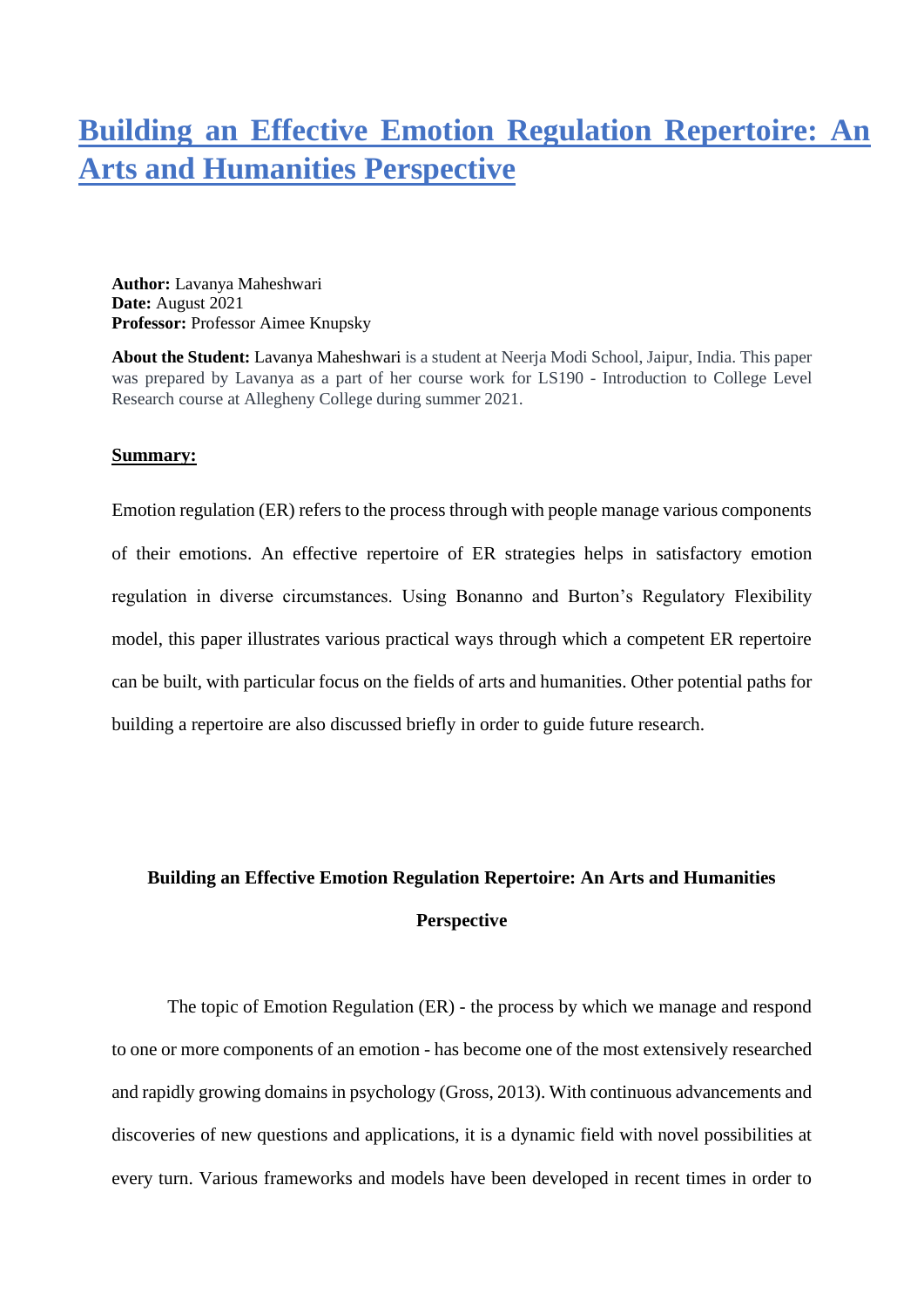better organise and take stock of these possibilities and findings (Bonanno & Burton, 2013; Fredrickson, 2001; Gratz & Roemer, 2004; Gross, 1998, etc.).

While some of these studies take a bounded approach, focusing on specific emotions and emotion regulation strategies (Butler et al., 2003; Gross & Levenson, 1997; McRae et al., 2010; Richards & Gross, 2000; Srivastava et al. 2009), others give attention to the variability and differences among and within individuals with respect to a range of these strategies (Bonanno & Burton, 2013; Bonanno, Papa, Lalande, Westphal, & Coifman, 2004; Lougheed & Hollenstein, 2012).

Within the latter, the Regulatory Flexibility model proposed by Bonanno and Burton (2013), which emphasises the individual differences in emotion regulation, presents three sequential components for operationalizing this construct of flexibility - sensitivity to context, availability of a repertoire of strategies, and responsiveness to feedback.

**Context sensitivity**, as the name suggests, is about being able to discriminate between various contexts and situations. In order for effective emotion regulation to take place, it is important that the individual be able to understand the "*shifting nature of contextual demands across time*", as different contexts would require the implementation of different regulation strategies. For example, while it may be beneficial to suppress emotions like fear when about to face an opponent (Bonanno et al., 2004), suppression of emotions in various other contexts might actually lead to adverse consequences like memory deficits (Richards & Gross, 2000), higher sympathetic activation (Gross, 1998), and difficulty in maintaining close social relationships (Butler et al., 2003). Thus, the ability to adaptively *"read the room"* (Caballero & Knupsky, 2019) so that the most appropriate strategy can be administered is a significant factor in determining effective emotion regulation.

However, simply being sensitive to the situation is not enough. The availability of different emotion regulation strategies is also important, as it is only when one has access to a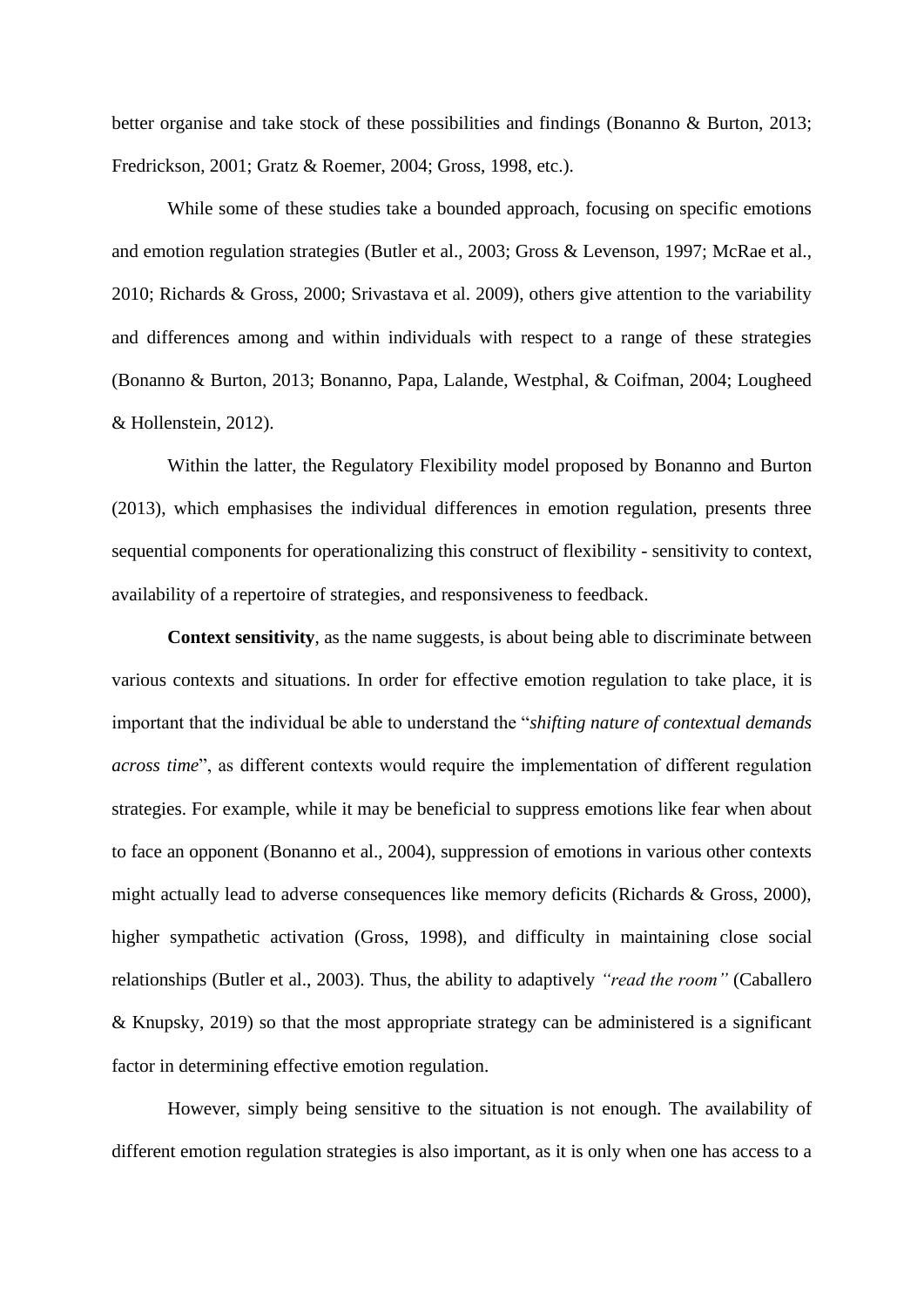range of ER strategies for varying situations, will it be possible to select the most appropriate one. That's where Bonanno and Burton's second component of regulatory flexibility - a **repertoire of strategies** - comes in. The assessment of an individual's repertoire of ER strategies can broadly be based on three factors - the number of strategies, temporal variability, and categorical variability of strategies (Bonanno & Burton, 2013). The aim of the present paper is to delve deeper into these factors, and determine how one can potentially build an effective repertoire of emotion regulation strategies.

Before beginning with that though, it is essential to acknowledge the need for feedback and a consequent change of strategy, as the emotion regulation of an individual is not always on-point (Sheppes et al., 2012). The final sequential component of the regulatory flexibility model - **responsiveness to feedback** - is thus equally important for effective emotion regulation to take place. This involves the ability to judge the efficaciousness of the implemented regulation strategy, and to maintain, modify, or altogether change the strategy accordingly (Bonanno & Burton, 2013).

All three of these components are interrelated, and work together to improve the emotion regulation of individuals. The repertoire component will be the focus of the present paper. Specifically, I will be considering potential ways which could help individuals build effective emotion regulation repertoires. Before that, it is worthwhile to ask why exactly is a repertoire of ER strategies important, and what makes an effective repertoire. So, it is only after addressing these two domains will I move on to present my suggestions for building a good repertoire.

As discussed above, simply being context sensitive cannot guarantee satisfactory emotion regulation. Having access to options of regulation strategies is also integral. Why? The efficiency of different emotion regulation strategies varies in different contexts (Webb, Miles, & Sheeran, 2012). Thus, in order to implement the most adept strategy for a particular unique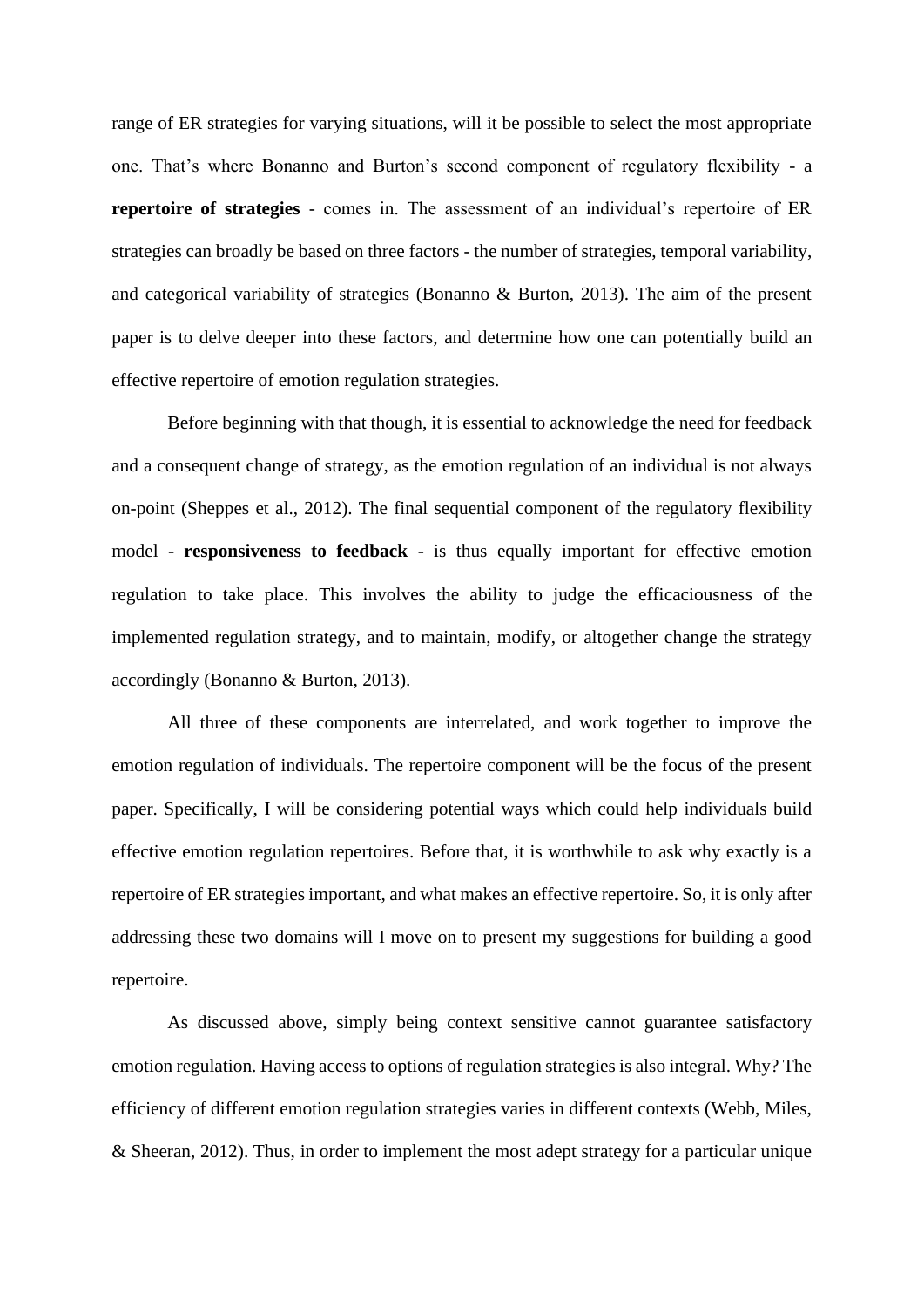instance, it is important to have a repertoire of ER strategies. Various factors have been assessed for examining what makes an effective repertoire, and three of these are of core essence - the number of strategies, temporal variability, and categorical variability of strategies (Bonanno & Burton, 2013).

In a study assessing the traumatic records of women after a campus mass shooting, a negative correlation was found between traumatic stress and number of employable emotion regulation strategies available. The levels of traumatic stress were higher in students who reported having access to fewer number of emotion regulation strategies (Orcutt et al., 2014). Inflexibility in emotion regulation, which indicates, in part, a lack of regulation strategies (Westphal et al., 2010), has been associated with increased perplexity and misery in college students even 2 years after the 9/11 New York attacks (Bonanno et al., 2004). This underlines the importance of having a **higher number of emotion regulation strategies** in your repertoire so as to facilitate better and more efficient emotion regulation.

Next, the temporal variability - use of varying strategies at different points of time and stressor situations - is an important factor when determining the parameters that make a repertoire beneficial (Cheng, 2001). Temporal variability can be viewed as an explicit interrelation between the components of context sensitivity and repertoire of regulation strategies. By assessing distinct situations at distinct points of time (context sensitivity), diverse ER strategies (repertoire) will have to be employed for effective ER to occur. Thus, the factor of temporal variability highlights the importance of **context sensitivity** for the making of an effective repertoire.

Categorical variability relates to a use of diverse types of strategies for emotion regulation. Lougheed and Hollenstein (2012), in their comprehensive study for examining emotion regulation in adolescence, highlighted the importance of using a range of strategies in contrast to a single "adaptive" strategy. Adolescents who reflected higher use of fewer variety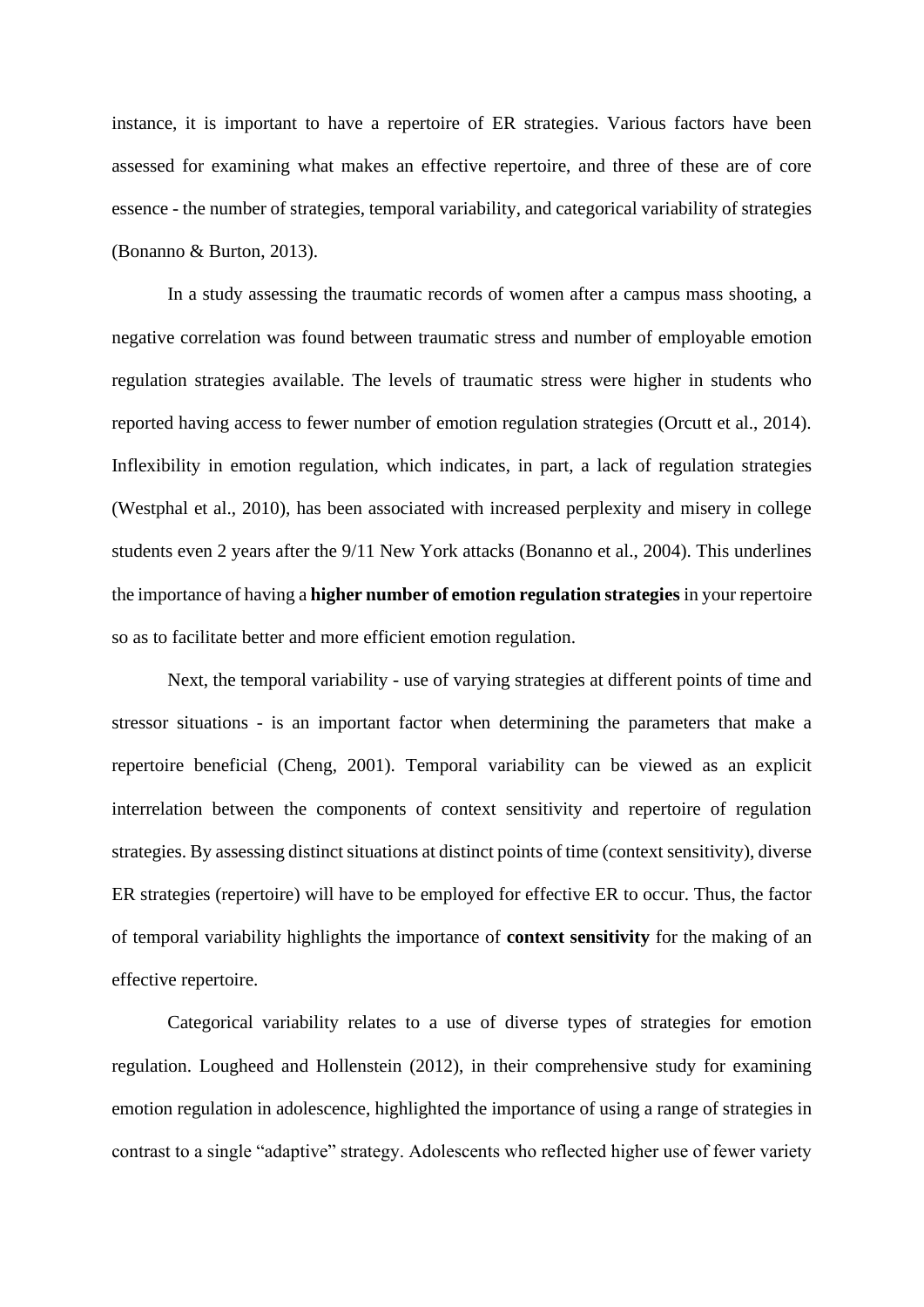of strategies were found to have more problematic associations like depression and anxiety, than those who used a range of diverse strategies moderately. In another study, it was found that bereaved adults who were suffering from Complicated Grief (CG) showed a less expressive, i.e., less categorically variable repertoire of ER strategies than bereaved adults who no longer suffered from CG (Gupta and Bonanno, 2011). This draws attention to the importance of having a mixed bag of emotion regulation strategies as opposed to a bag of homogeneous strategies at your disposal. Having an **expressive and variable repertoire** is thus valuable.

Having explained why a repertoire is needed, and what major factors constitute a good and effective repertoire of emotion regulation strategies, I now come to the main question of the present paper - how to build an effective repertoire of emotion regulation strategies? Existing research on repertoire and ER strategies has focused extensively on the consequences of employing specific, or even a range of emotion regulation strategies, but comparatively less on the explicit ways through which individuals can develop strong regulation strategies. There has been remarkable and worthwhile focus on the journey ahead for the effective repertoire components, but the potential journey one could undertake in order to reach that point of satisfactory regulation can be delved deeper into. And though there are various individual studies examining singular factors that could help develop effective ER, the collective ways which can be explicitly implemented for specifically building a competent emotion regulation repertoire are still to be explored further. Accordingly, the aim of the present work is to discuss and describe the various ways which could help build a good repertoire of emotion regulation strategies - a repertoire that includes a high number of regulation strategies which are temporally and categorically variable.

Studies show that **emotion comprehension** can help improve an individual's actual self-regulatory behaviour. Improvements in the ability to understand different emotions and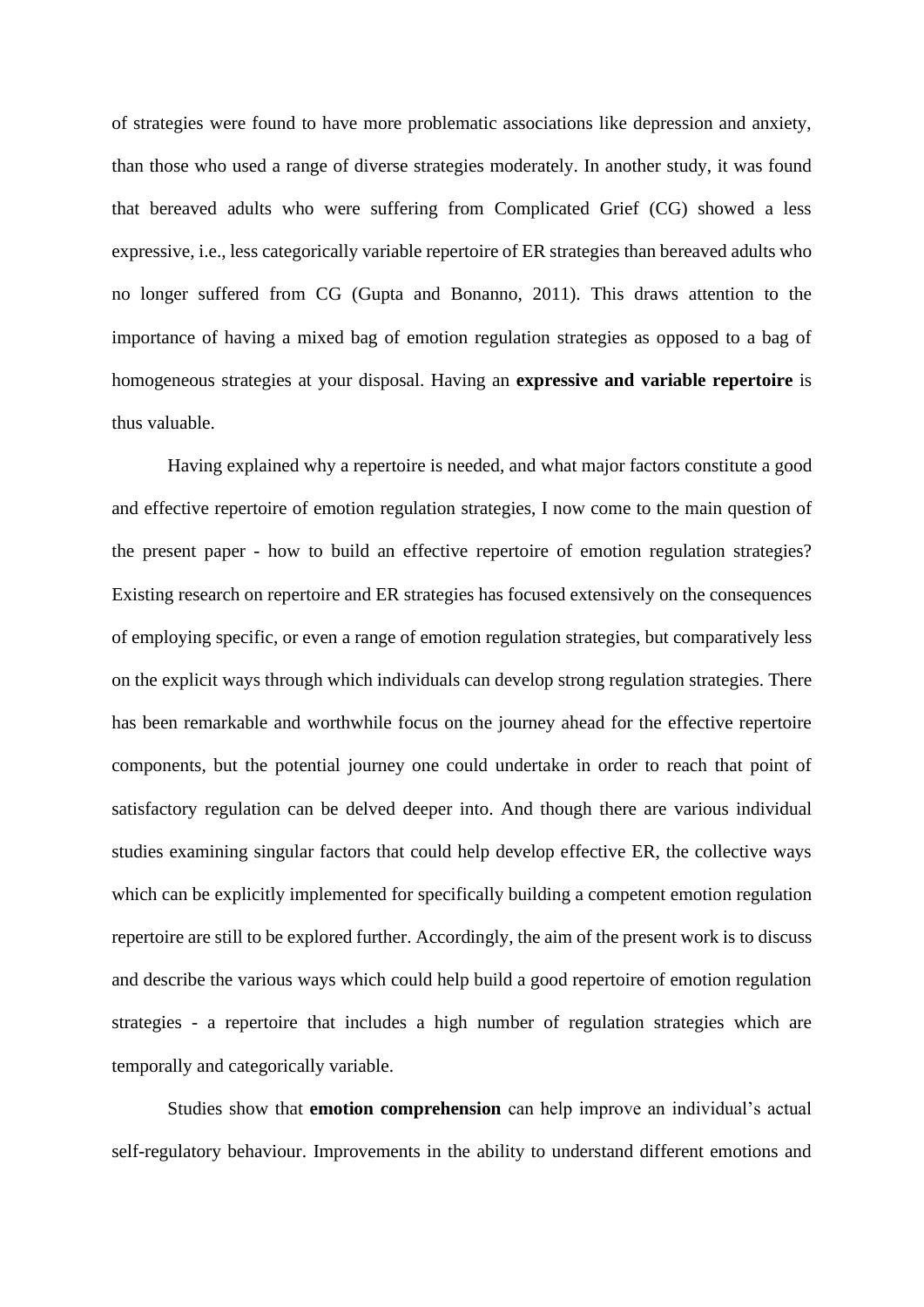recognize different strategies plays a significant role in regulating emotions more proficiently (Lieberman et al., 2007; Sala, Pons, and Molina, 2014). In a study by Pamela Cole and others (2009), preschool-age children's strategy understanding and recognition abilities were examined in relation to actual self-regulation of anger and sadness. In one of the tasks which involved opening a locked box, a positive correlation was found between the strategies recognized for regulating anger, and the persistence showed by the children in trying to open the box [behavioural strategies - the subject engages in action in order to manage the emotion]. A similar relation was also established between the recognition of anger- and sadnessregulation strategies, and the ability of the children to engage in alternative problem-solving. More the number of anger strategies and sadness strategies recognized, greater the alternative solutions attempted by the children in solving the task [reappraisal - the subject assigns different cognitive meanings to the situation in order to manage the emotion]. These findings highlight the importance of emotion comprehension and strategy recognition in the actual regulation of emotions (Cole & Hall, 2008; Cole et al., 2009; Gratz & Roemer, 2004).

Based on these findings, I propose that one way to build an effective repertoire of ER strategies is to keep the broader goal as 'improved emotion and strategy recognition'. Therefore, I now move on to suggest ways to achieve this goal of better emotion and strategy comprehension, and thus, through this accomplishment, achieve the goal of a better ER repertoire. This finding about the importance of strategy comprehension in the actual development of the strategy opens up a wide variety of possibilities through which one can build effective repertoires. Present paper will be taking an arts and humanities perspective, describing how delving into the diverse fields of the arts and the humanities can help enhance our emotion regulation repertoire. Two other possible ways for fostering emotional comprehension include **explicit instructions and guidance** from parents, teachers, and other socialization agents (Mischel & Baker, 1975; Morris et al., 2007), and exposing yourself to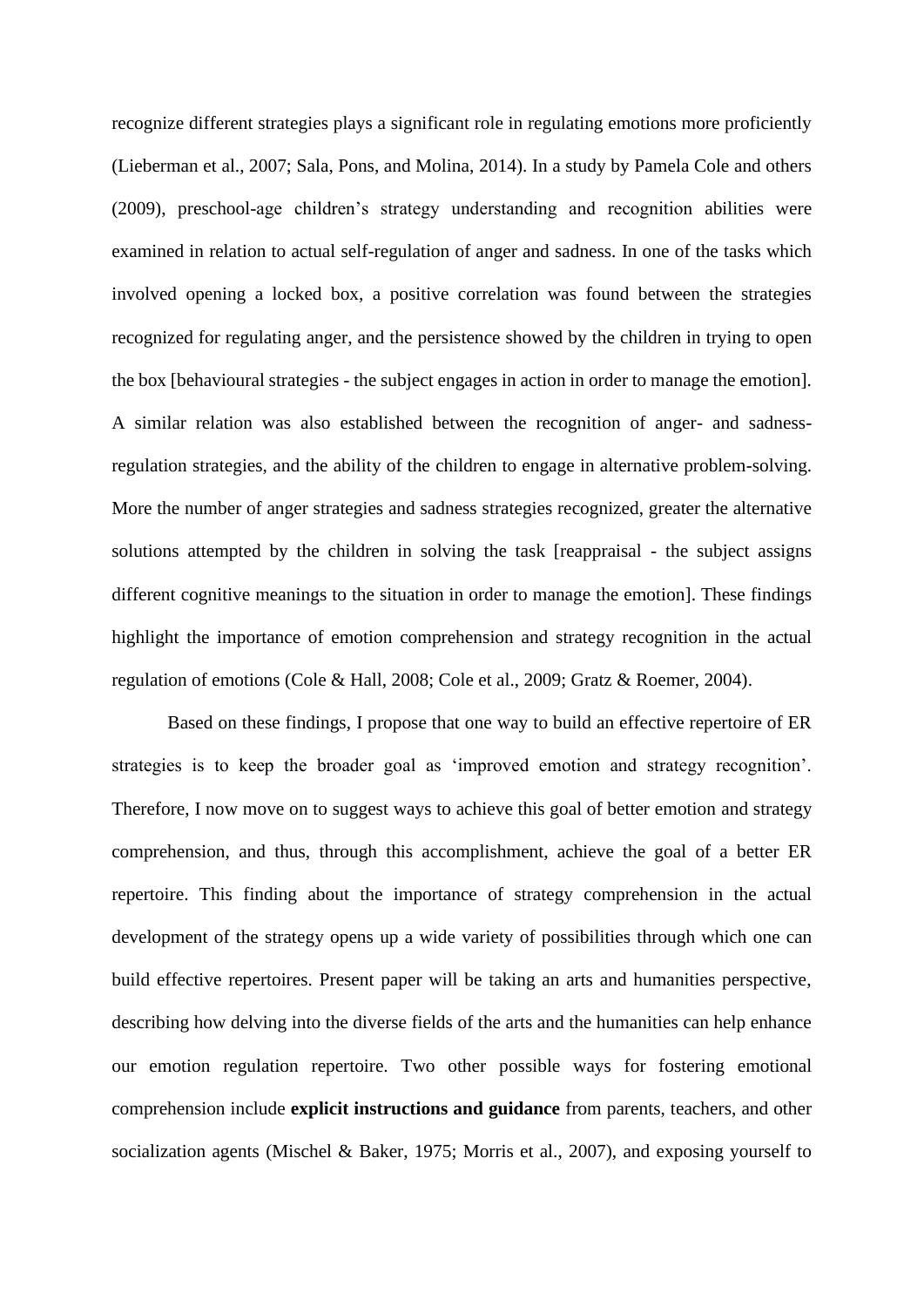**diverse circumstances**, that is, not limiting yourself to a single type - of people, of subjects, of opinions, of situations, etc. It is outside the scope of the present paper to elaborate on these approaches, but future research could work to assess these options further, particularly the effects of exposure to diverse circumstances on an individual's ER repertoire.

Though the arts and the humanities encompass various vastly diverse fields including performing arts, visual arts, literature, mass communication, foreign languages, the social sciences, etc., and all might provide potential interventionist strategies for facilitating emotion comprehension, and thus for building ER repertoire, present paper will be focusing on the performing arts and literature sections. The connections between the remaining fields and repertoire building do, nonetheless, pose interesting questions for future research to appraise, and will be briefly mentioned after the discussion of performing arts and literature.

Studies show relations between **performing arts** like music (Moore, 2013) and dance (Punkanen et al., 2014) and effective emotion regulation, but one of the most powerful ways to achieve emotion comprehension and the building of ER repertoire has to do with **theatre and drama**. Participating in pretend plays and dramas can be linked with improved emotional skills, particularly emotional control (Goldstein & Lerner, 2018), emotional comprehension (Richard et al., 2019), and emotion regulation (Slot et al., 2017) in children. Theatre and pretend plays allow children to think about, and embody, how people feel specific emotions, how they react to them, and what consequences they encounter - all of which develops in the actor an understanding of the emotions themselves, and also of the specific strategies employed. Plays allow the simulation and experiencing of real-world emotions in an imaginary context, thus facilitating the learning of emotional skills and strategies in a uniquely safe and encouraging environment. For example, if Maisha is playing the role of a girl who uses suppression to deal with her negative emotions arising from unhealthy familial relationships, and as a result of that, ends up finding it difficult to focus in her classes or do well in any of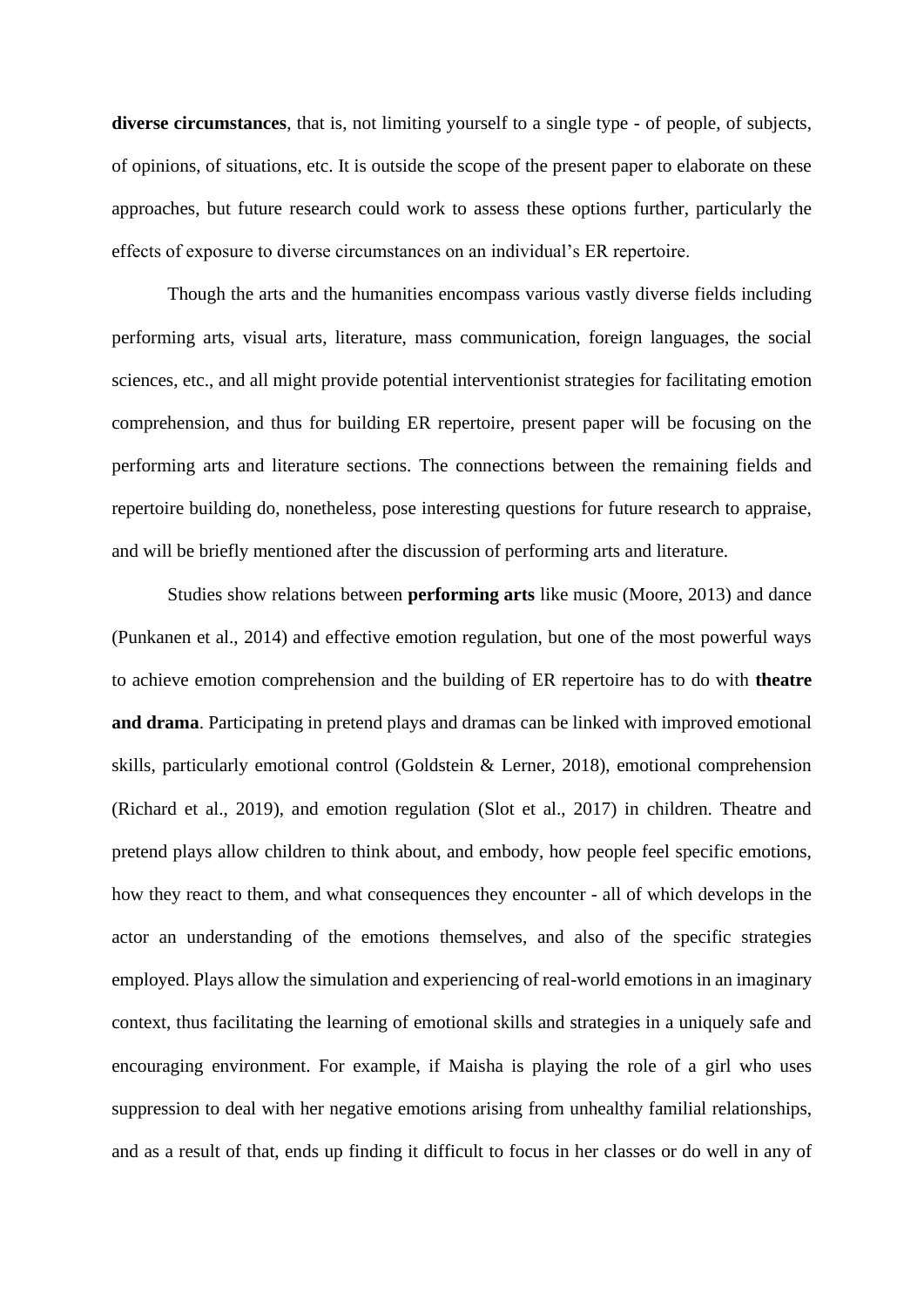her subjects, Maisha may learn to use active behavioural strategies when dealing with relationship conflicts as opposed to passive strategies like suppression in real life. Thus, without having to face the negative consequences of an inappropriate strategy employment in the play, Maisha may learn to use effective ER strategies in specific situations in the real world.

Similar benefits to emotion regulation could unfold by simply watching an emotionally rich play, instead of acting in it. Observational learning and modelling could play significant roles here, facilitating a form of social learning among the spectators simply by watching the actors implement various ER strategies, while at the same time, getting the opportunity to analyse and internalise the effectiveness of distinct strategies in distinct contexts - again, without having to actually face the negative consequences of inappropriate or inadequate strategy implementation. This beautiful short poem, in my opinion, captures the essence and effectiveness of learning something by watching it get embodied:

"Please don't tell me I should hug, Don't tell me I should care. Don't tell me just how grand I'd feel If I just learned to share. Don't say, "It's all right to cry," "Be kind," "Be fair," "Be true." Just let me see *YOU* do it, Then I just might do it too."

by Shel Silverstein

This way of learning by watching the *actions* of those around you is particularly pronounced in toddlers and children, who learn to imitate their parents, guardians, and caretakers very fast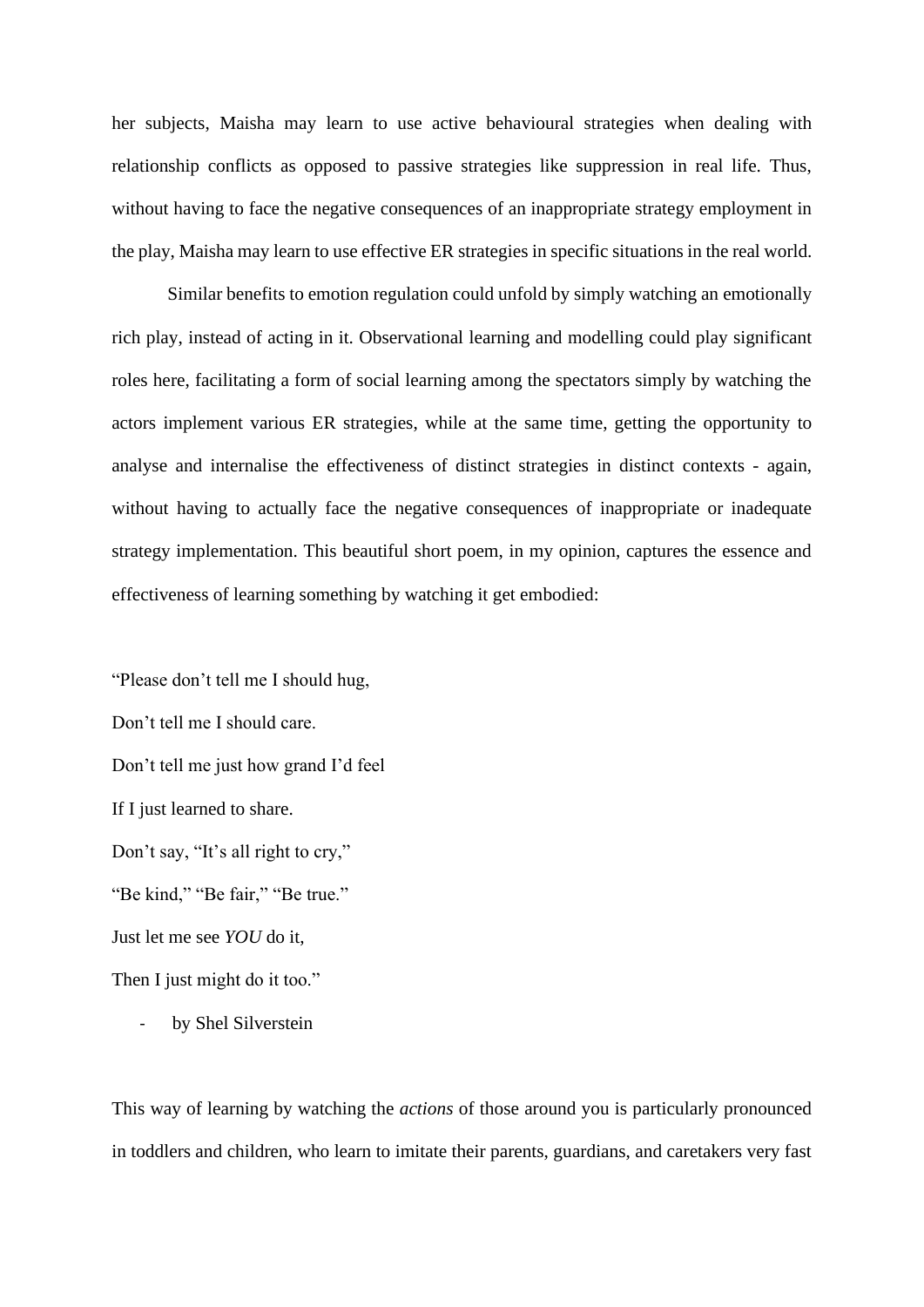(Bandura et al., 1966). Hence, a potentially neat way of developing ER strategies in children could be to simply expose them to people *using* diverse and beneficial strategies through plays and drama.

There is thus immense scope to teach effective ER via rich drama and theatre by allowing spectators and actors to learn from the consequences, and comprehend various emotion regulation strategies implemented in diverse situations (Caballero & Knupsky, 2019; Diamond & Lee, 2011; Diamond et al., 2019; Goldstein & Lerner, 2018; Richard et al., 2021). For understandable reasons of the importance of early intervention, existing research on the effects of pretend plays-based emotional learning focuses more on pre-school and middleschool aged children. More research could be done on other age populations to further examine their global effects on the building of a competent ER repertoire. In order to derive more information about the long-term effects of participating in plays and drama, a longitudinal study could be conducted, following the ER development of students studying acting and theatre in college, assessing the change in their ER abilities over the course of their acting careers. This could also help provide insight into the specific kinds of plays that prove to be more effective when it comes to the development of ER strategies. Similarly, a study could be conducted with theatre enthusiasts as subjects, in order to examine the effects of simply watching and appreciating the performing arts on people's emotion regulation skills, and repertoire building.

Next, the field of **literature** within the arts and humanities could also provide impressive scope for advancing the development of ER repertoire. Reading about different emotions and the mechanisms with which emotions operate explicitly leads to emotion comprehension. And emotion comprehension, as discussed above, is linked with better repertoire building and emotion regulation. Literature is full with writings rich in emotions and feelings - from Shakespeare to Jane Austen, exploring the world of literature could potentially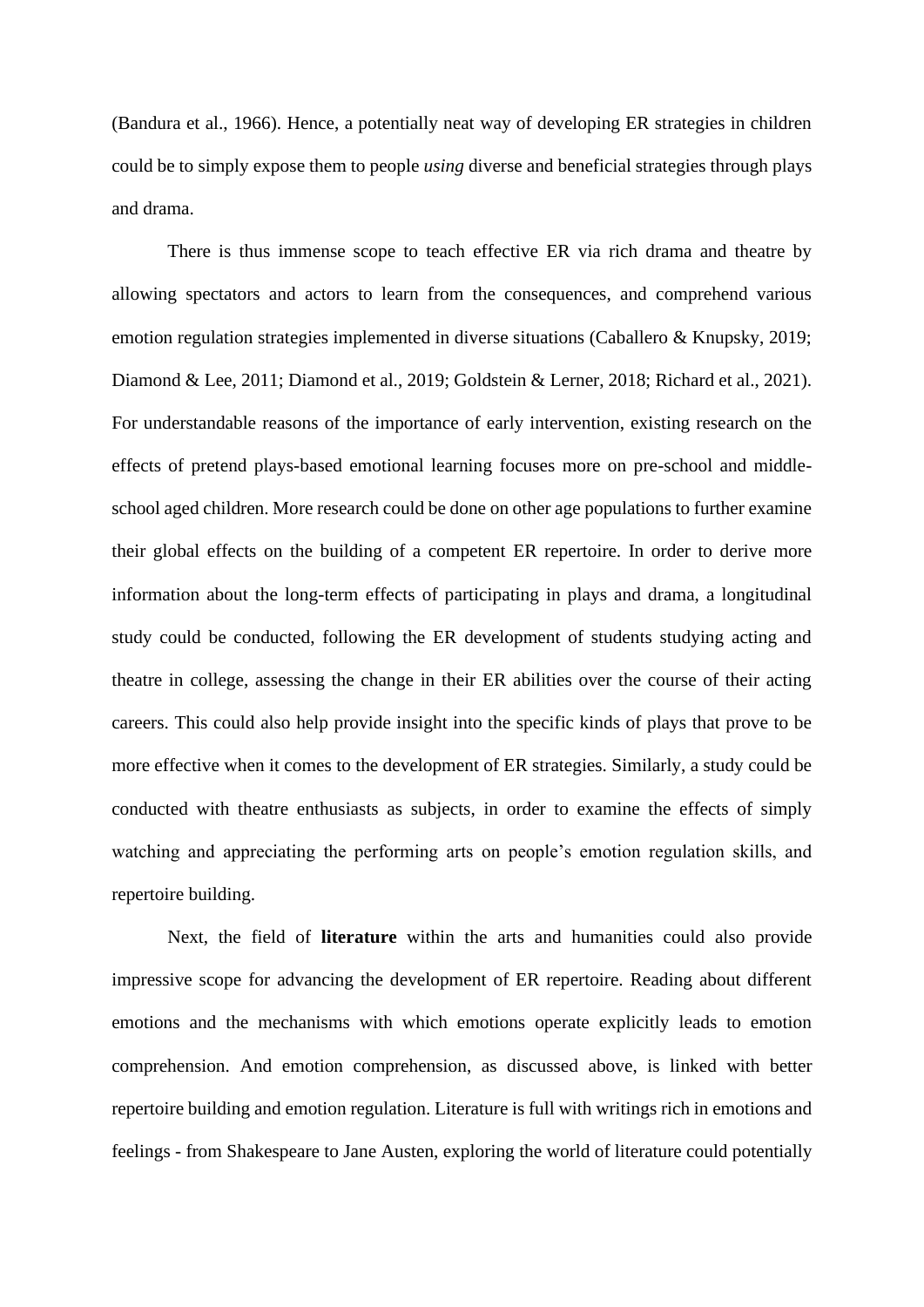elevate an individual's emotional comprehension abilities, and thus their repertoire development and ER competencies. Further, guided reading, with a teacher or an instructor, which is accompanied by simultaneous discussions of the way different emotions are portrayed, could lead to an even more impressive ER development, allowing individuals to learn through the collaborative conversations on emotions (Denham et al., 2007; Richard et al., 2021; Taylor et al., 2017).

Another potentially interesting endeavour could be to combine the two emotionally beneficial fields of theatre and literature reading in order to record their collective effects on ER abilities of individuals. For example, an experiment may be designed involving high school students to read, and later enact the same piece of emotionally-rich work, to assess their combined impact on ER repertoire development. This could further be compared with results in 2 control groups involving only reading and only enacting respectively.

Within the arts and the humanities, other potential ways for building repertoires of ER strategies include (a) involvement in language-related activities like **expressive writing** (Niles et al., 2016), (b) verbal skill development through activities involving **vocabulary building**  (Cutting & Dunn, 1999), (c) **visual arts**, involving expression of emotions and feelings through various art forms, leading to better comprehension and awareness of diverse emotions (Winston et al., 1995), and (d) **mass communication and media** including advertisements, TV shows, etc. (Bartsch et al., 2008). Future research could not only explore these fields individually from an ER repertoire building perspective, but also attempt to modulate an arts and humanities model for effective ER repertoire development. Such a model could have far-reaching benefits in various institutions, particularly in schools and colleges.

The fields in arts and humanities are copiously diverse - from visual and performing arts to literature and media studies, there is a lot to explore and learn from. There has, however, been a gradual fall in the importance placed on these fields. For example, the public and private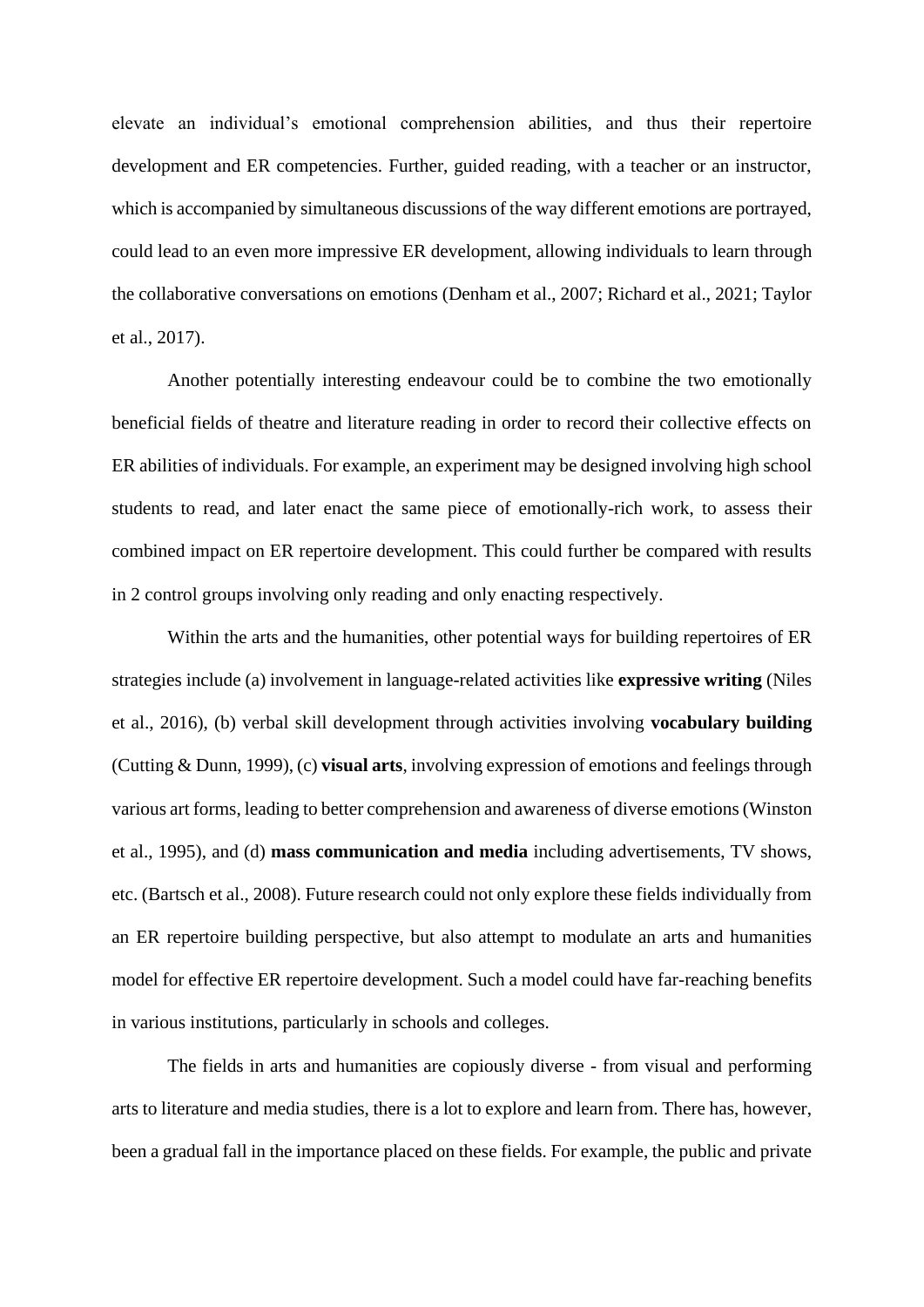funding for the humanities declined globally, from roughly \$3.5 billion in granted awards in 2009 to \$1.5 billion in granted awards in 2012 (Halevi et al., 2013). All the findings and suggestions presented in this paper highlight not only some potentially practical and implementable ways to build an individual's emotion regulation repertoire of strategies, but also reasons to help break the substandard treatment given to the arts and the humanities, despite their immensely essential benefits to human advancement. It's time we recognized the wide-ranging and global benefits of exploring these incredibly diverse, intellectually stimulating, and emotionally engaging fields, and encourage people to delve into these worthwhile subjects more.

## **References:**

- Bandura, A., Grusec, J., & Menlove, F. (1966). Observational Learning as a Function of Symbolization and Incentive Set. *Child Development*, 37(3), 499-506. doi:10.2307/1126674
- Bartsch, A., Vorderer, P., Mangold, R., & Viehoff, R. (2008). Appraisal of emotions in media use: Toward a process model of meta-emotion and emotion regulation. *Media Psychology, 11*(1), 7-27. doi:<http://dx.doi.org/10.1080/15213260701813447>
- Bonanno, G. A., & Burton, C. L. (2013). Regulatory Flexibility: An Individual Differences Perspective on Coping and Emotion Regulation. *Perspectives on Psychological Science*, *8*(6), 591–612.<https://doi.org/10.1177/1745691613504116>
- Bonanno, G. A., Papa, A., Lalande, K., Westphal, M., & Coifman, K. (2004). The importance of being flexible: The ability to both enhance and suppress emotional expression predicts long-term adjustment. *Psychological Science, 15*(7), 482-487. doi: <http://dx.doi.org/10.1111/j.0956-7976.2004.00705.x>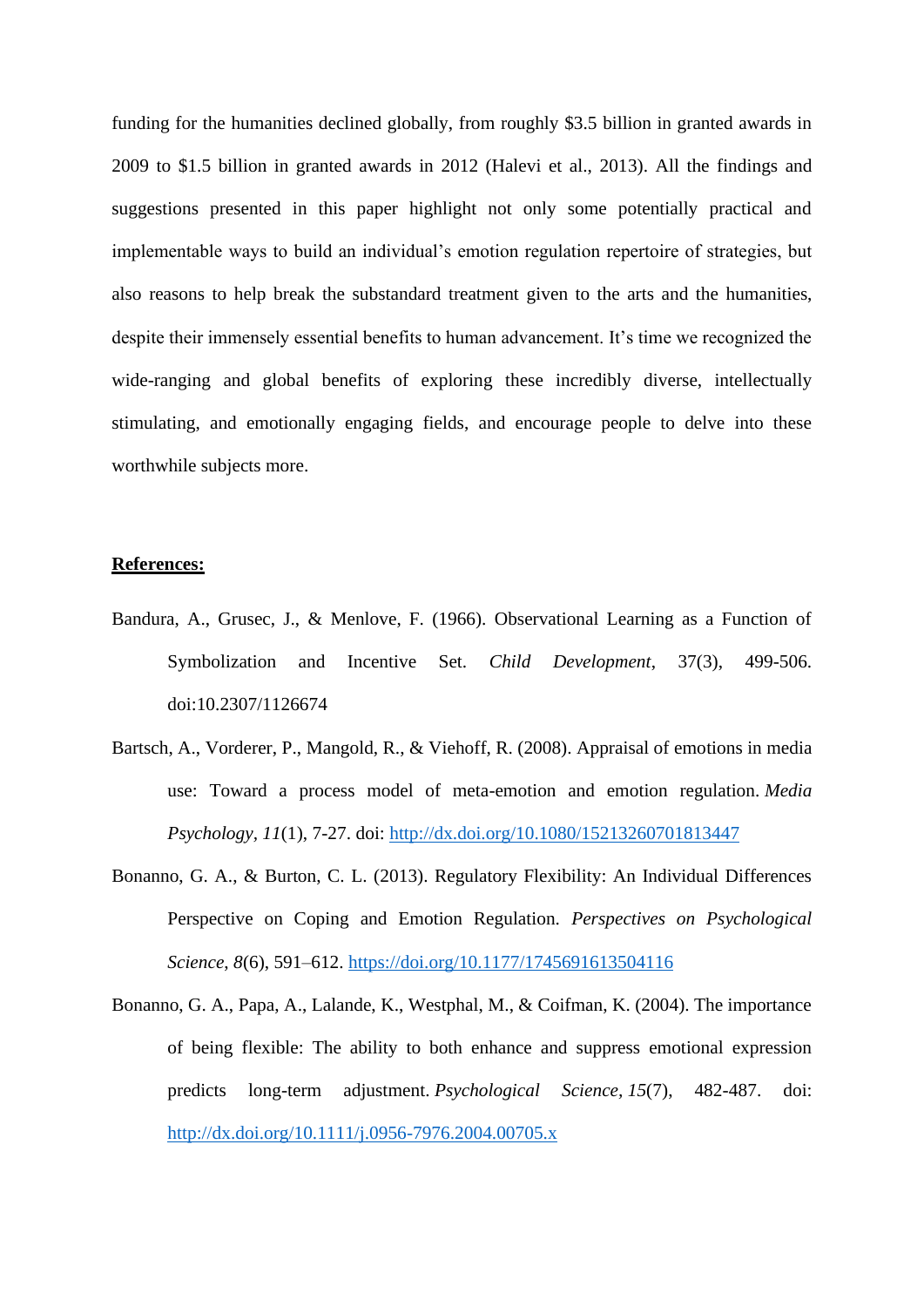- Butler, E. A., Egloff, B., Wlhelm, F. H., Smith, N. C., Erickson, E. A., & Gross, J. J. (2003). The social consequences of expressive suppression. *Emotion, 3*(1), 48-67. doi: <http://dx.doi.org/10.1037/1528-3542.3.1.48>
- Caballero, M. S., & Knupsky, A. (2019). "Some powerful rankling passion": An interdisciplinary exploration of emotion regulation strategies in Joanna Baillie's passion plays. *Poetics Today*, *40* (3), 475–498. doi: [https://doi.org/10.1215/03335372-](https://doi.org/10.1215/03335372-7558094) [7558094](https://doi.org/10.1215/03335372-7558094)
- Cheng, C. (2001). Assessing coping flexibility in real-life and laboratory settings: A multimethod approach. *Journal of Personality and Social Psychology, 80*(5), 814-833. doi: <http://dx.doi.org/10.1037/0022-3514.80.5.814>
- Cole, P. M., & Hall, S. E. (2008). Emotion dysregulation as a risk factor for psychopathology. In T. P. Beauchaine, & S. P. Hinshaw (Eds.), *Child and adolescent psychopathology; child and adolescent psychopathology* (pp. 265-298, Chapter xvi, 704 Pages) John Wiley & Sons Inc, Hoboken, NJ. Retrieved from [https://www.proquest.com/books/emotion-dysregulation-as-risk-](https://www.proquest.com/books/emotion-dysregulation-as-risk-factor/docview/622296921/se-2?accountid=8268)

[factor/docview/622296921/se-2?accountid=8268](https://www.proquest.com/books/emotion-dysregulation-as-risk-factor/docview/622296921/se-2?accountid=8268) 

- Cole, P. M., Dennis, T. A., Smith-Simon, K., & Cohen, L. H. (2009). Preschoolers' emotion regulation strategy understanding: Relations with emotion socialization and child selfregulation. *Social Development, 18*(2), 324-352. doi: [http://dx.doi.org/10.1111/j.1467-](http://dx.doi.org/10.1111/j.1467-9507.2008.00503.x) [9507.2008.00503.x](http://dx.doi.org/10.1111/j.1467-9507.2008.00503.x)
- Cutting, A. L., & Dunn, J. (1999). Theory of mind, emotion understanding, language, and family background: individual differences and interrelations. *Child development*, *70*(4), 853–865.<https://doi.org/10.1111/1467-8624.00061>
- Denham, S. A., Bassett, H. H., & Wyatt, T. (2007). In Grusec J. E., Hastings P. D. (Eds.), *The socialization of emotional competence* The Guilford Press, New York, NY. Retrieved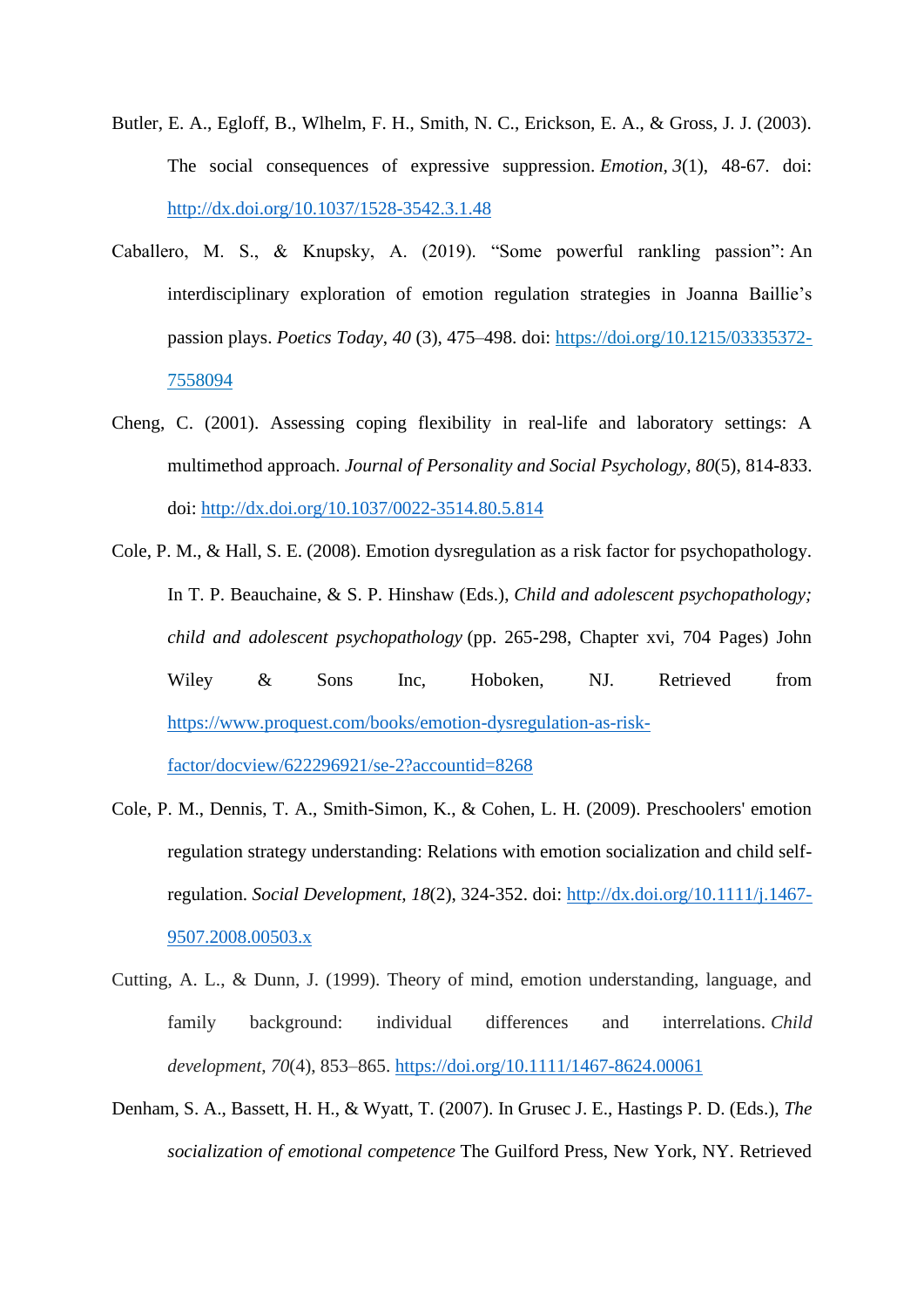from [https://www.proquest.com/books/socialization-emotional](https://www.proquest.com/books/socialization-emotional-competence/docview/621549989/se-2?accountid=8268)[competence/docview/621549989/se-2?accountid=8268](https://www.proquest.com/books/socialization-emotional-competence/docview/621549989/se-2?accountid=8268)

- Diamond, A., & Lee, K. (2011). Interventions shown to aid executive function development in children 4 to 12 years old. *Science, 333*(6045), 959-964. doi: <http://dx.doi.org/10.1126/science.1204529>
- Diamond, A., Lee, C., Senften, P., Lam, A., & Abbott, D. (2019). Randomized control trial of 0RW1S34RfeSDcfkexd09rT2tools of the mind1RW1S34RfeSDcfkexd09rT2: Marked benefits to kindergarten children and their teachers. *PLoS ONE, 14*(9), 27. doi: <http://dx.doi.org/10.1371/journal.pone.0222447>
- Fredrickson, B. L. (2001). The role of positive emotions in positive psychology: The broadenand-build theory of positive emotions. *American Psychologist, 56*(3), 218– 226. [https://doi.org/10.1037/0003-066X.56.3.218](https://psycnet.apa.org/doi/10.1037/0003-066X.56.3.218)
- Goldstein, T. R., & Lerner, M. D. (2018). Dramatic pretend play games uniquely improve emotional control in young children. *Developmental Science, 21*(4), 1-13. Retrieved from [https://www.proquest.com/scholarly-journals/dramatic-pretend-play-games](https://www.proquest.com/scholarly-journals/dramatic-pretend-play-games-uniquely-improve/docview/2348512274/se-2?accountid=8268)[uniquely-improve/docview/2348512274/se-2?accountid=8268](https://www.proquest.com/scholarly-journals/dramatic-pretend-play-games-uniquely-improve/docview/2348512274/se-2?accountid=8268)
- Gratz, K. L., & Roemer, L. (2004). Multidimensional assessment of emotion regulation and dysregulation: Development, factor structure, and initial validation of the difficulties in emotion regulation scale. *Journal of Psychopathology and Behavioral Assessment, 26*(1), 41-54. doi:

<http://dx.doi.org/10.1023/B:JOBA.0000007455.08539.94>

Gross, J. J., & Levenson, R. W. (1997). Hiding feelings: The acute effects of inhibiting negative and positive emotion. *Journal of Abnormal Psychology, 106*(1), 95-103. doi: <http://dx.doi.org/10.1037/0021-843X.106.1.95>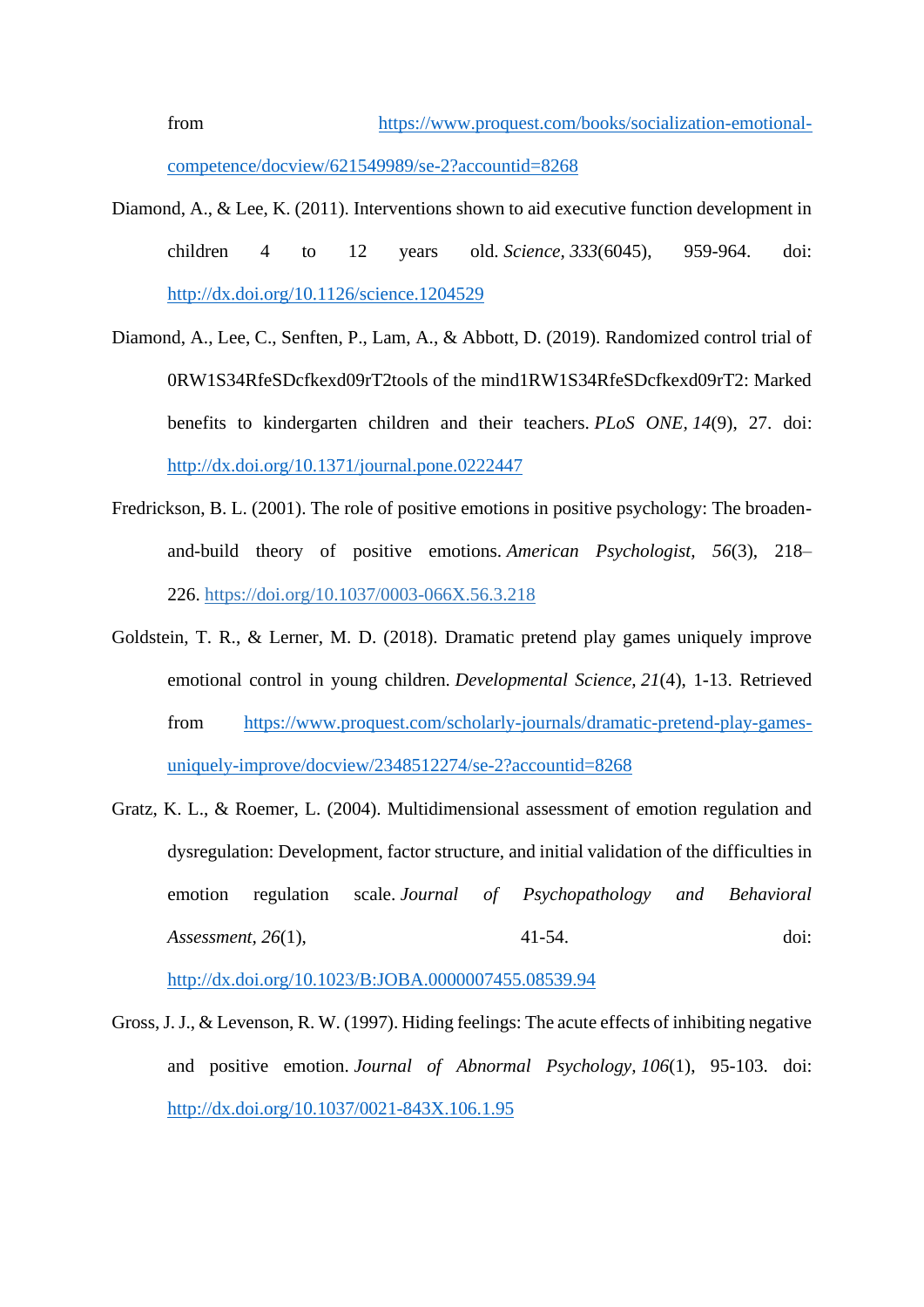- Gross, J. J. (1998). The emerging field of emotion regulation: An integrative review. *Review of General Psychology, 2*(3), 271-299. doi: [http://dx.doi.org/10.1037/1089-](http://dx.doi.org/10.1037/1089-2680.2.3.271) [2680.2.3.271](http://dx.doi.org/10.1037/1089-2680.2.3.271)
- Gross, J. J. (2013). Emotion regulation: Taking stock and moving forward. *Emotion, 13*(3), 359-365. doi:<http://dx.doi.org/10.1037/a0032135>
- Gupta, S., & Bonanno, G. A. (2011). Complicated grief and deficits in emotional expressive flexibility. *Journal of Abnormal Psychology, 120*(3), 635-643. doi: <http://dx.doi.org/10.1037/a0023541>
- Halevi, G., Elsevier, Bar-Ilan, J. (2013). Trends in Arts & Humanities Funding 2004-2012. *Research Trends, Issue 32*.
- Lieberman, M. D., Eisenberger, N. I., Crockett, M. J., Tom, S. M., Pfeifer, J. H., & Way, B. M. (2007). Putting feelings into words: Affect labeling disrupts amygdala activity in response to affective stimuli. *Psychological Science, 18*(5), 421-428. doi: <http://dx.doi.org/10.1111/j.1467-9280.2007.01916.x>
- Lougheed, J. P., & Hollenstein, T. (2012). A limited repertoire of emotion regulation strategies is associated with internalizing problems in adolescence. *Social Development, 21*(4), 704-721. doi:<http://dx.doi.org/10.1111/j.1467-9507.2012.00663.x>
- McRae, K., Hughes, B., Chopra, S., Gabrieli, J. D. E., Gross, J. J., & Ochsner, K. N. (2010). The neural bases of distraction and reappraisal. *Journal of Cognitive Neuroscience, 22*(2), 248-262. doi:<http://dx.doi.org/10.1162/jocn.2009.21243>
- Mischel, W., & Baker, N. (1975). Cognitive appraisals and transformations in delay behaviour. *Journal of Personality and Social Psychology, 31*(2), 254– 261. [https://doi.org/10.1037/h0076272](https://psycnet.apa.org/doi/10.1037/h0076272)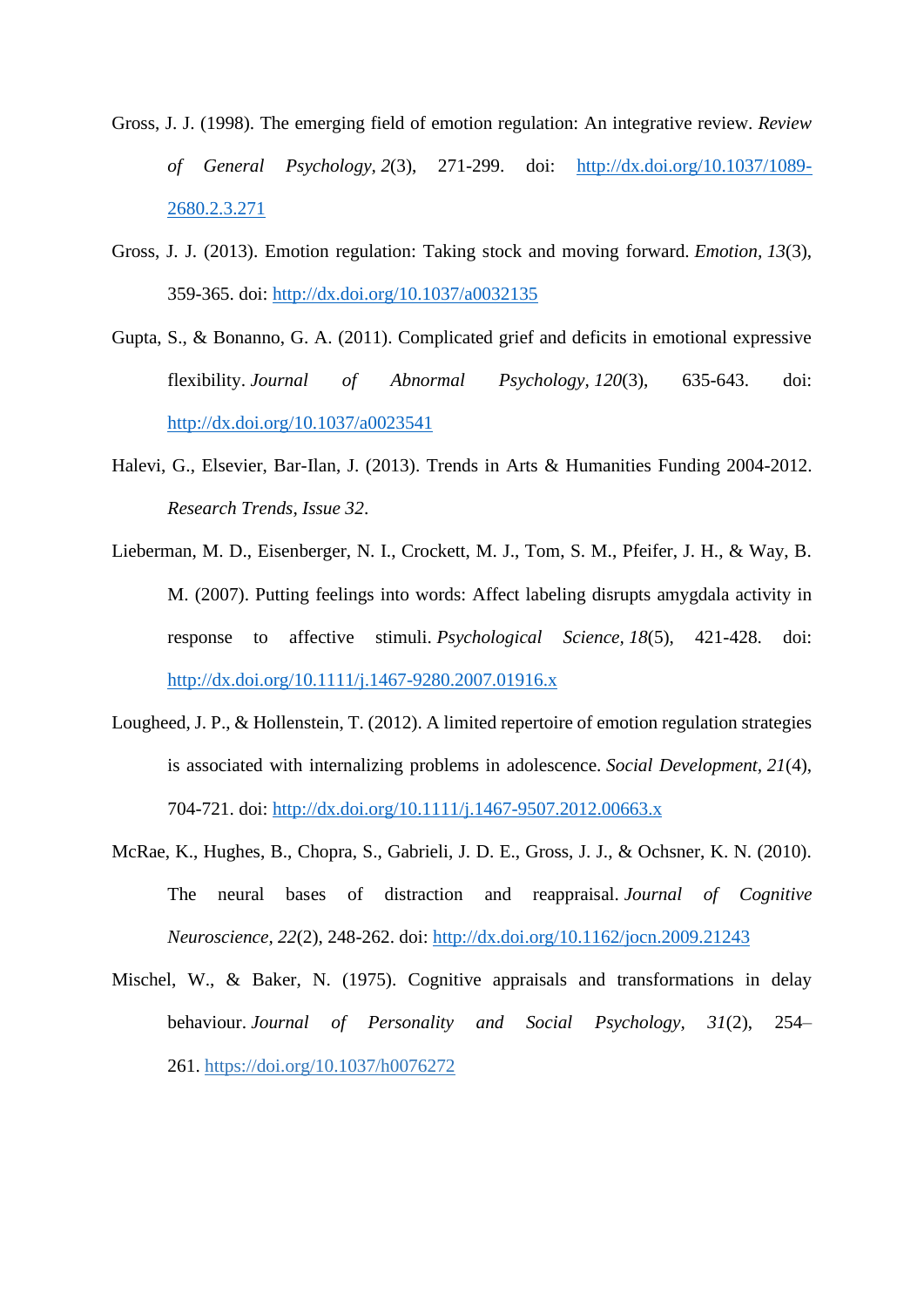- Moore, K. S. (2013). A systematic review on the neural effects of music on emotion regulation: Implications for music therapy practice. *Journal of Music Therapy, 50*(3), 198-242. doi:<http://dx.doi.org/10.1093/jmt/50.3.198>
- Morris, A. S., Silk, J. S., Steinberg, L., Myers, S. S., & Robinson, L. R. (2007). The role of the family context in the development of emotion regulation. *Social Development, 16*(2), 361-388. doi:<http://dx.doi.org/10.1111/j.1467-9507.2007.00389.x>
- Niles, A. N., Haltom, K. E. B., Lieberman, M. D., Hur, C., & Stanton, A. L. (2016). Writing content predicts benefit from written expressive disclosure: Evidence for repeated exposure and self-affirmation. *Cognition and Emotion, 30*(2), 258-274. doi: <http://dx.doi.org/10.1080/02699931.2014.995598>
- Orcutt, H. K., Bonanno, G. A., Hannan, S. M., & Miron, L. R. (2014). Prospective trajectories of posttraumatic stress in college women following a campus mass shooting. *Journal of Traumatic Stress, 27*(3), 249-256. doi:<http://dx.doi.org/10.1002/jts.21914>
- Punkanen, M., Saarikallio, S., & Luck, G. (2014). Emotions in motion: Short-term group form Dance/Movement therapy in the treatment of depression: A pilot study. *The Arts in Psychotherapy, 41*(5), 493-497. doi:<http://dx.doi.org/10.1016/j.aip.2014.07.001>
- Richard, S., Gay, P., Clerc-Georgy, A. & Gentaz, É. (2019). Evaluation of a training program based on pretend play designed to promote the development of socioemotional skills in five-year-old children: An exploratory study. *L'Année psychologique*, 119, 291- 332. <https://doi.org/10.3917/anpsy1.193.0291>
- Richard, S., Baud‐Bovy, G., Clerc‐Georgy, A., & Gentaz, E. (2021). The effects of a 'pretend play‐based training' designed to promote the development of emotion comprehension, emotion regulation, and prosocial behaviour in 5‐ to 6‐year‐old swiss children. *British Journal of Psychology,* doi:<http://dx.doi.org/10.1111/bjop.12484>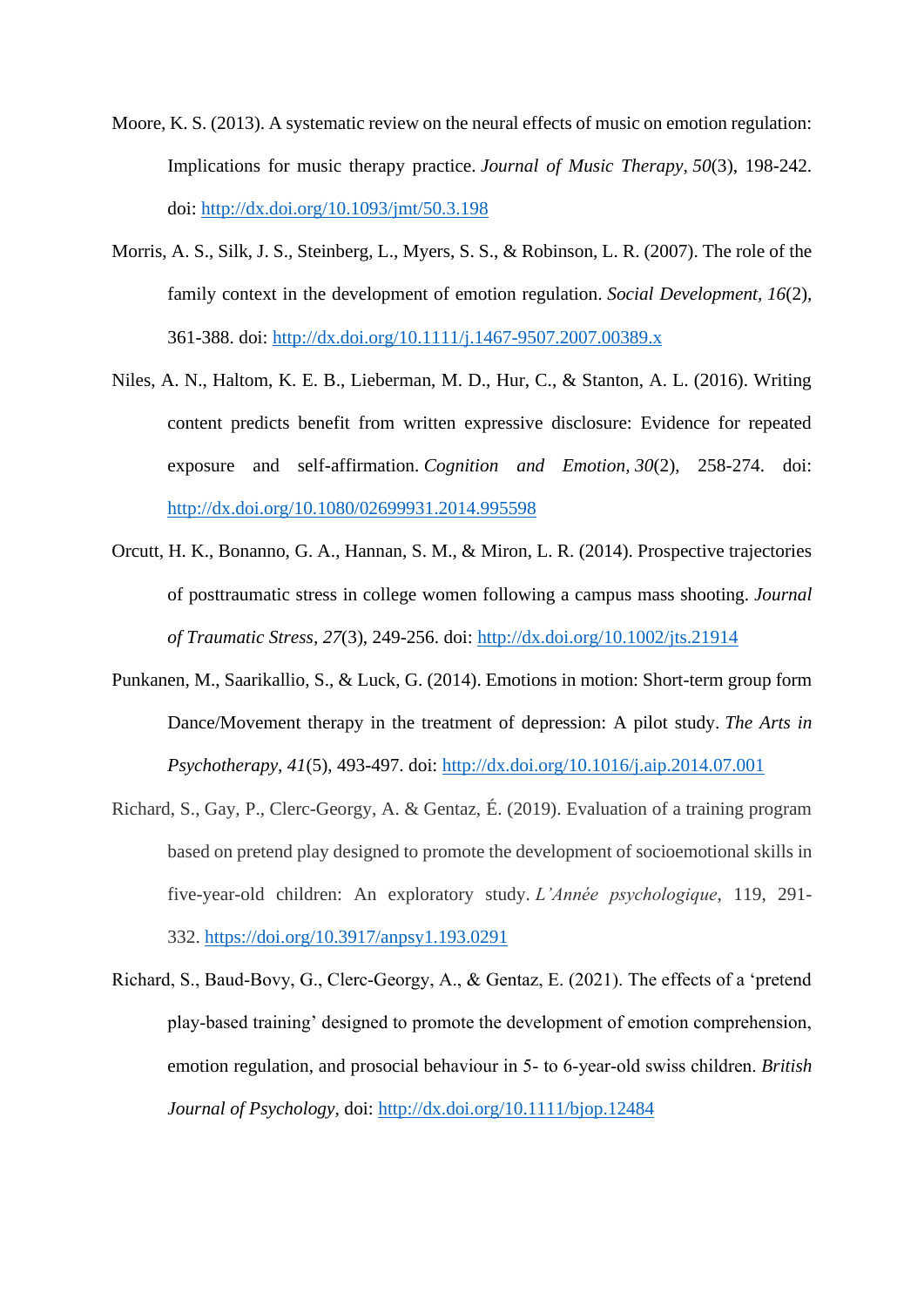- Richards, J. M., & Gross, J. J. (2000). Emotion regulation and memory: The cognitive costs of keeping one's cool. *Journal of Personality and Social Psychology, 79*(3), 410-424. doi: <http://dx.doi.org/10.1037/0022-3514.79.3.410>
- Sala, M. N., Pons, F., & Molina, P. (2014). Emotion regulation strategies in preschool children. *British Journal of Developmental Psychology, 32*(4), 440-453. doi: <http://dx.doi.org/10.1111/bjdp.12055>
- Sheppes, G., Scheibe, S., Suri, G., Radu, P., Blechert, J., & Gross, J. J. (2014). Emotion regulation choice: A conceptual framework and supporting evidence. *Journal of Experimental Psychology: General, 143*(1), 163-181. doi: <http://dx.doi.org/10.1037/a0030831>
- Slot, P. L., Mulder, H., Verhagen, J., & Leseman, P. P. M. (2017). Preschoolers' cognitive and emotional self‐regulation in pretend play: Relations with executive functions and quality of play. *Infant and Child Development, 26*(6), 1-21. doi: <http://dx.doi.org/10.1002/icd.2038>
- Srivastava, S., Tamir, M., McGonigal, K. M., John, O. P., & Gross, J. J. (2009). The social costs of emotional suppression: A prospective study of the transition to college. *Journal of Personality and Social Psychology, 96*(4), 883-897. doi: <http://dx.doi.org/10.1037/a0014755>
- Taylor, R. D., Oberle, E., Durlak, J. A., & Weissberg, R. P. (2017). Promoting positive youth development through school-based social and emotional learning interventions: A meta‐analysis of follow‐up effects. *Child Development, 88*(4), 1156-1171. doi: <http://dx.doi.org/10.1111/cdev.12864>
- Webb, T. L., Miles, E., & Sheeran, P. (2012). Dealing with feeling: A meta-analysis of the effectiveness of strategies derived from the process model of emotion